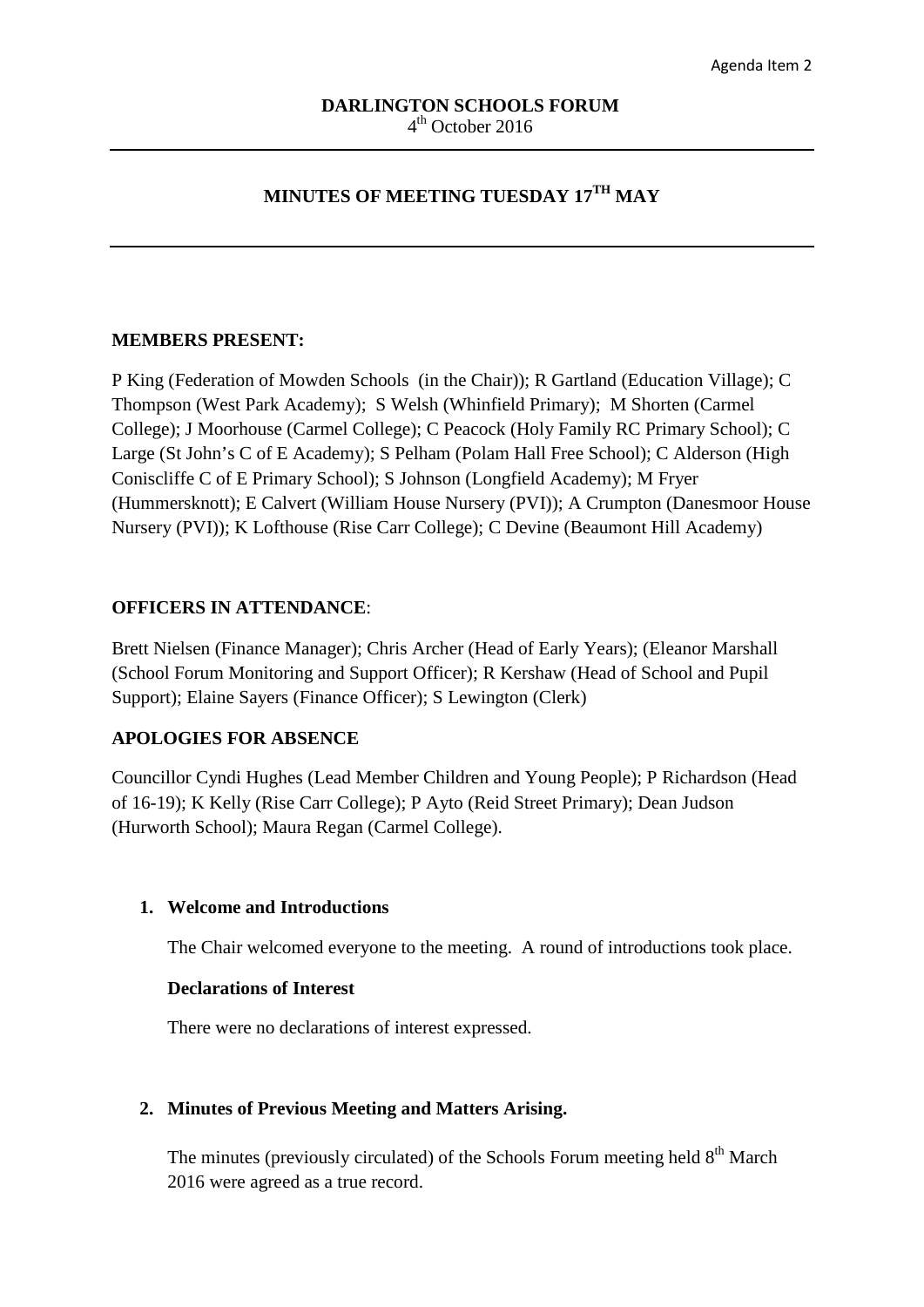The Forum referred to item 3 (paragraphs  $3 \& 4$ ) of the minutes from  $8<sup>th</sup>$  March 2017. It was asked if the early years regulations could be checked to see if it is possible to release some 2 year old funding to fund vacant places. The Head of Early Years confirmed that this had been looked into and there was nothing in the documents that said yes or no regarding the funding of empty places.

It was also pointed out that at this time there is little or no support for the funding of empty places and the emphasis should be towards attracting fee paying parents.

## **3. Budget Update 2015/16**

The Forum referred to a previously circulated report.

The Finance Manager updated the Forum on the changes in the 2015/16 budget since the meeting held in March. The Forum were also talked through the recommendations being made within the report.

All recommendations (paragraphs 13-17) were agreed.

### **4. Resource Base Provision**

The Forum referred to a previously circulated report. At the meeting of the Forum held on  $8<sup>th</sup>$  March, the School Forum Officer was requested to review high needs placements in resource bases, this paper responded to that request.

The School Forum Officer updated Forum on the work that has taken place regarding the review of places at resource bases, detailing the expected numbers at resource bases for the Autumn Term 2016/17.

Going forward, bases will be expected to self-evaluate.

It was recommended that Forum note the ongoing activity and specifically the position of the speech and language base.

## **5. National School Funding Formula Consultation**

The Forum referred to a previously circulated report.

Stage one of consultations undertaken by DfE on the changes to Education funding finished on  $17<sup>th</sup>$  April.

The Finance Manager explained to Forum that the new funding formula is to be introduced from 2017/18. There will be a transitional phase known as the soft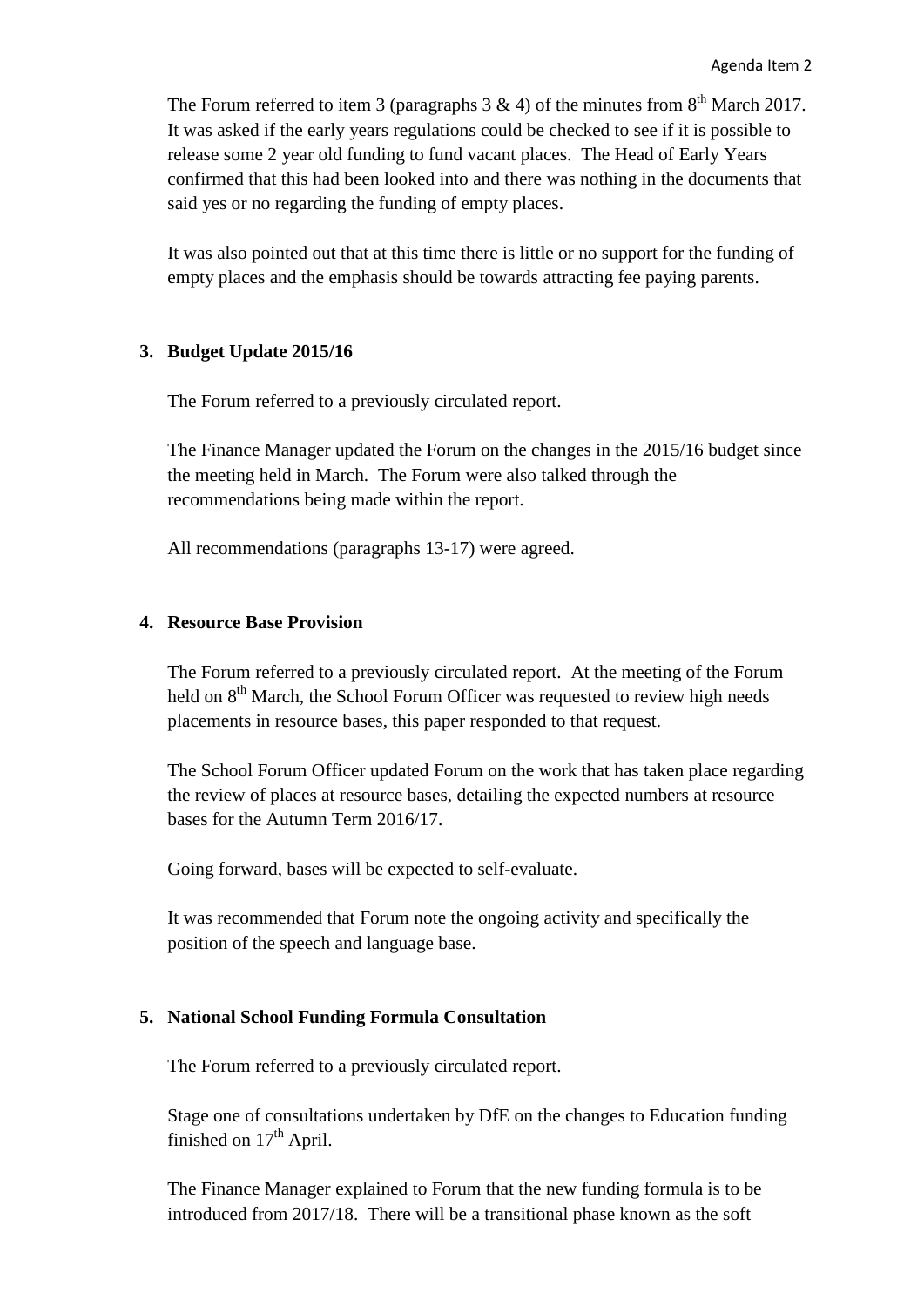formula for the years 2017/18 and 2018/19, with the hard formula coming into operation from 2019/20. It is expected that the Schools Forum will then cease to exist.

Paragraphs 26 onwards provided details on what the changes may mean for Darlington. As the second consultation is not due until later in the year, where it is expected monetary values will be provided, it is not yet clear how these changes will affect individual schools.

Some of the points highlighted were:-

There is not a great deal of change to the formula currently used in Darlington, other than the removal of a factor for Looked After Children factor (which is within the formula currently).

It is expected that some schools budgets will go up and others will go down, resulting in some schools being winners and some losers.

It will not be possible to move funding between the blocks, providing much less flexibility. Therefore, the high needs budget can no longer be subsidised from other places.

It is expected that the funding allocated to the central schools block will be significantly reduced, meaning a number of the services currently funded centrally will no longer be and schools will have to make their own arrangements.

It's hoped that more will be known later in the year when details of the second round of the consultation are released and the results of the Early Years consultation are available.

It was recommended that Forum note the content of the report.

# **6. High Needs Funding Consultation**

Forum referred to the previously circulated report. It was mentioned to Forum that this report follows on from item 5 as there will be overlap with the changes to the schools formula proposals.

The Finance Manager pointed out that currently the high needs funding is based on historic information but as from 2017/18 it will be based on formula.

It is not yet known how this will impact on Darlington as the unit rates within the proposed formula are unknown and we have no indication how much funding will be available.